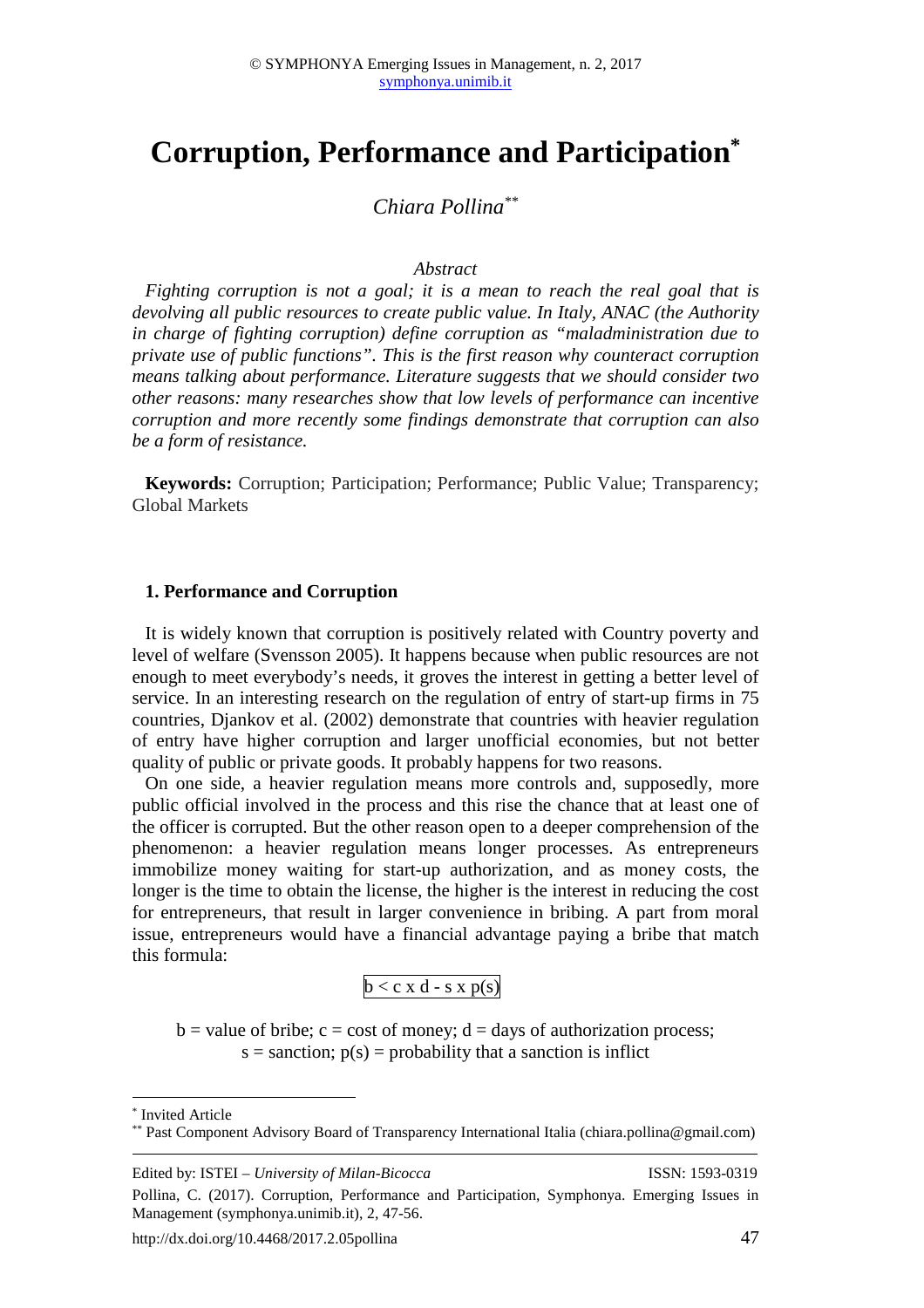The point is that if authorization process is too long, it imposes a hidden (meaning not usually considered by bureaucracy) cost that the entrepreneur could be hardly sustain.

**Figure 1:** *Performance, Corruption and Inequalty*



This consideration drives us into our daily life: whenever level of service is too far from the needs, potentially corruption can grow. Let's think about waiting list in a hospital: imagine that someone needs to reserve a RMN in order to confirm or exclude a suspected cancer and that the waiting list is 10 months. It takes clearly too long. As he knows a physician who works in the hospital, he activates the relationship in order to shorten the waiting list, and he obtains an appointment 15 days later. Form the individual point of view the problem is solved, and the performance matches needs (or is even better). But at system level, this means that someone who doesn't knows anybody in the hospital will wait 10 months plus the time of one RMN. If many people have access to shortened waiting list, this could results in 11 months or more of waiting list for people who don't have this opportunity.

#### Therefore: **the lower the level of performance, the higher the interest in corrupting the process**.

If the system reacts accepting corruption proposal, then public resources really available for public interest lower and this in turn come out in a vicious circle that makes performance even lower. Moreover, between the various side effects of corruption at a country level, we have to recall that corruption tends to reduce foreign investments (Doh et al., 2003) and that foreign companies tend to invest more in countries whose level of corruption is similar to home country ones (Rabbiosi & Santangelo, 2014). Hence, a corrupted country will attract few foreign investments and those few will come mainly form corrupted companies, who will further reduce resources available to meet public needs. All the above considerations suggest that, in order to estimate the probability of corruption, we have to match needs and performance: when performance match needs, the risk is low; the risk grows as performance gets far form meeting expectations.

That means that preventing corruption requests those information:

- community needs.
- level of service,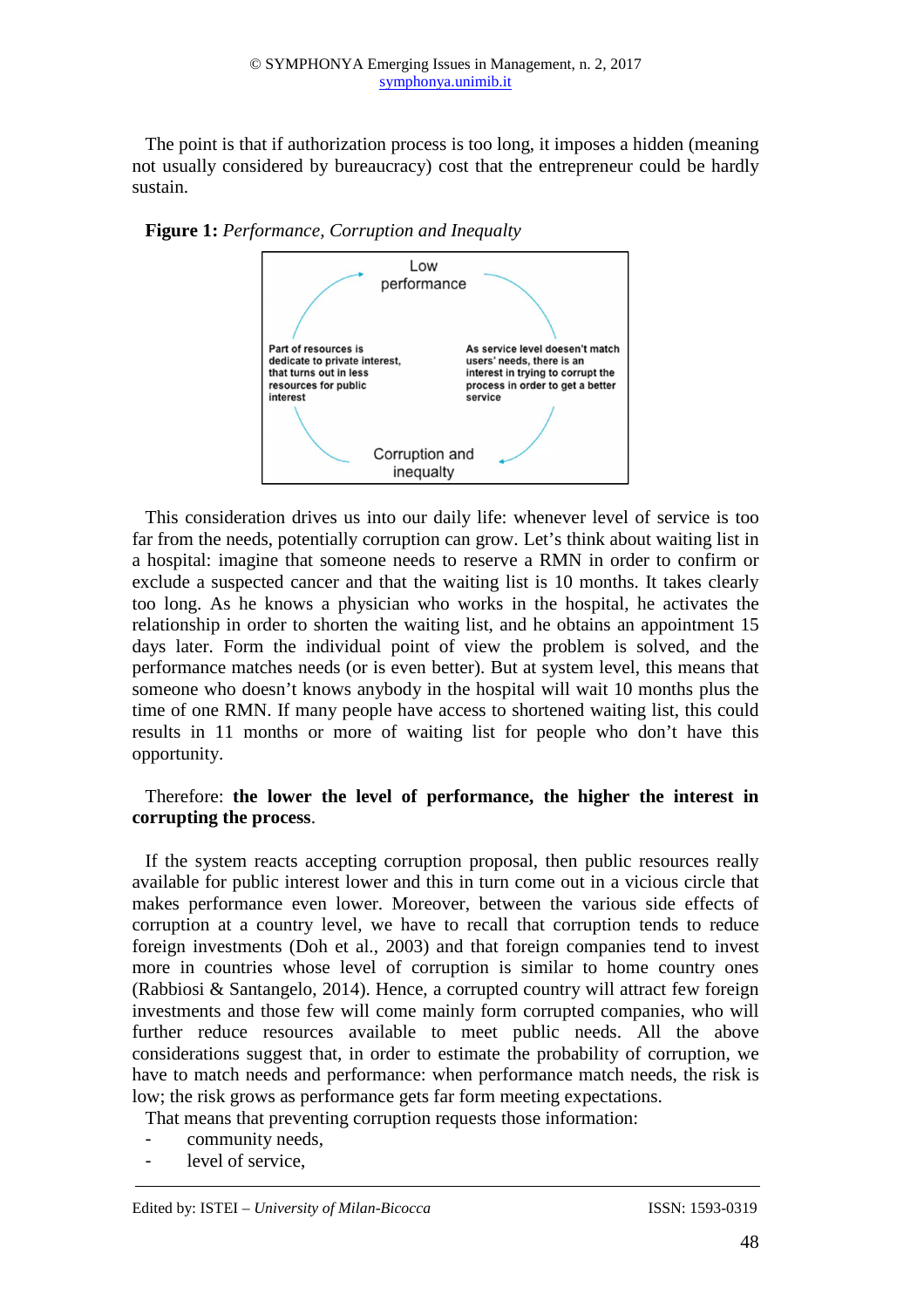gap between community needs and level of service.

At first it could appear easy, but when it turns to practice, we have to face some issues because which public performance is relevant and what does it means to produce public value is strongly community-related.

Moreover community are not monolithic, hence not only different communities expresses different needs, but also within a single community we can have different needs, sometime conflicting.

How can we find out all those needs?

And if two or more needs are conflicting, or there are not enough resources to fulfill them all, who will decide the priority?

How prioritize preserving equity?

Sometimes people claims are "needs"; in other case they are "desire": who and how can draw the line?

In answering all those questions it could be useful referring to public value theory.

## **2. Public Value**

The first attempt to measure Public Value was made by Mark Moore in 1994. Moore identifies four possible factors that may coincide with Public Value: the implementation of the political mandates, the achievement of technical standards, the results of customer satisfaction surveys and the results of economic and engineering analyzes.

#### **2.1. Public Value as the Achievement of Political Mandates**

The first hypothesis makes Public Value coincide with the implementation of political mandates. The basis of this position is the consideration that the community has elected candidates who have been able to better represent the needs of the community in their political program, giving them a priority order consistent with the system of values of public ethics.

The identification of Public Value with the implementation of the mandate program is undoubtedly very impressive, but also some limitations apply:

1. Often the goals contained in the mandate programs are described in too general and ambiguous way to be used as a benchmark for understanding whether and how much Public Value has been generated.

2. Sometimes the criterion guiding the choice of priorities to be included is not deeply connected to Public Value, but rather with demagogic choices that aim to facilitate easy-to-communicate interventions and produce short-term results.

## **2.2 Public Value as the Achievement of Professional Standards**

The second hypothesis comes from thinking about limitations of the first one: only industry experts can identify effective solutions to the problems identified by politicians; therefore, we produce as much public value as we can match the standards developed by the technicians. For example, in hospitals, what is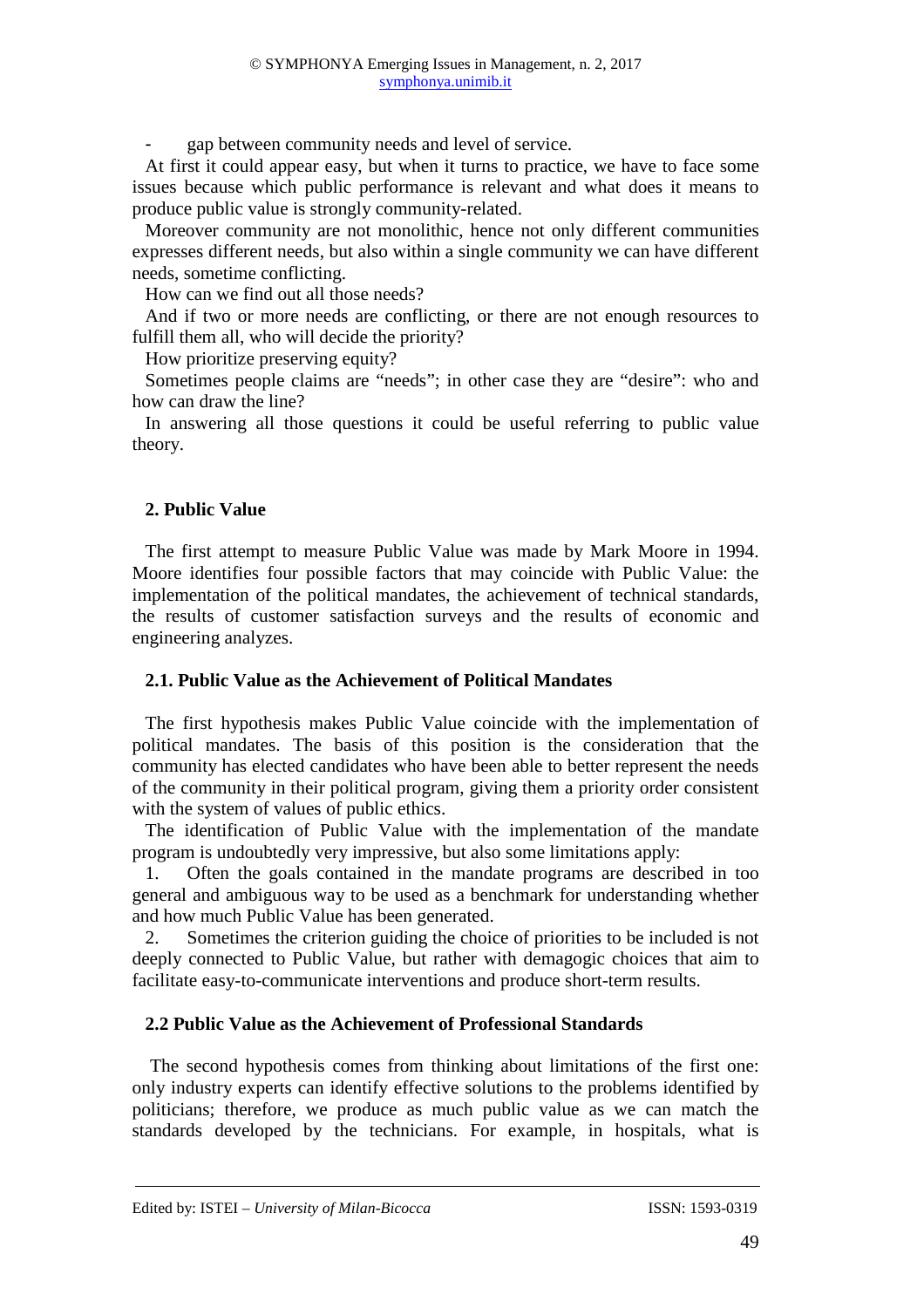appropriate to do in the presence of a particular pathology is not defined by the Hospital's General Director, but by protocols studied by the best specialists.

Measuring Public Value through indicators and targets chosen by the bureaucracy lead to focus on concrete indicators that can involve long term processes, but risks to be self-referential, since bureaucracies often tend to define what is right or wrong, referring to their knowledge and experience, but rarely involving citizen and final users (*"I'm the expert. I know what is good for you"*).

## **2.3. Public Value as Customer Satisfaction**

Consistently with this latter reflection, we could define Public Value as user satisfaction: if it is true that we produce value when we respond to citizens' needs, is there anything better than asking for direct interested what do they think about the services we offered them?

# **Figure 2:** *Public Value*



Again, however, the idea, though undoubtedly seductive, has some limitations of application:

1. Customer satisfaction surveys cost.

2. It is not always clear who are the stakeholders to be interviewed: only direct users of the service, or also other people who could be affected by? For example, who should be interviewed with respect to a tourism support policy? Only tourist operators or also people who live in touristic region? And what about environmentalists?

3. There is a further element, perhaps more critical: public administration not only produces 'public goods' but also what international literature defines 'public bads', that is, all those activities that are essential for the good functioning of the community, but that none would ever want to use: prisons as first, but also hospitals, or simply all sanctioning activity (which, moreover, does not even have the characteristics of 'service'). It is evident that in these cases customer satisfaction inquiries can provide valuable information related to the quality of the relationship or the ability of the operators to understand the meaning of the action. But cannot be used to understand how Public Value has been generated.

# **2.4. Public Value through Analytic Techniques**

The last case, measures Public Value by the cost-effectiveness ratio or the costbenefit ratio. Undoubtedly, as Moore points out, such calculations are quite complex, also because it is difficult to quantify often the benefit, that can have effects on long time and is not always describable in monetary terms.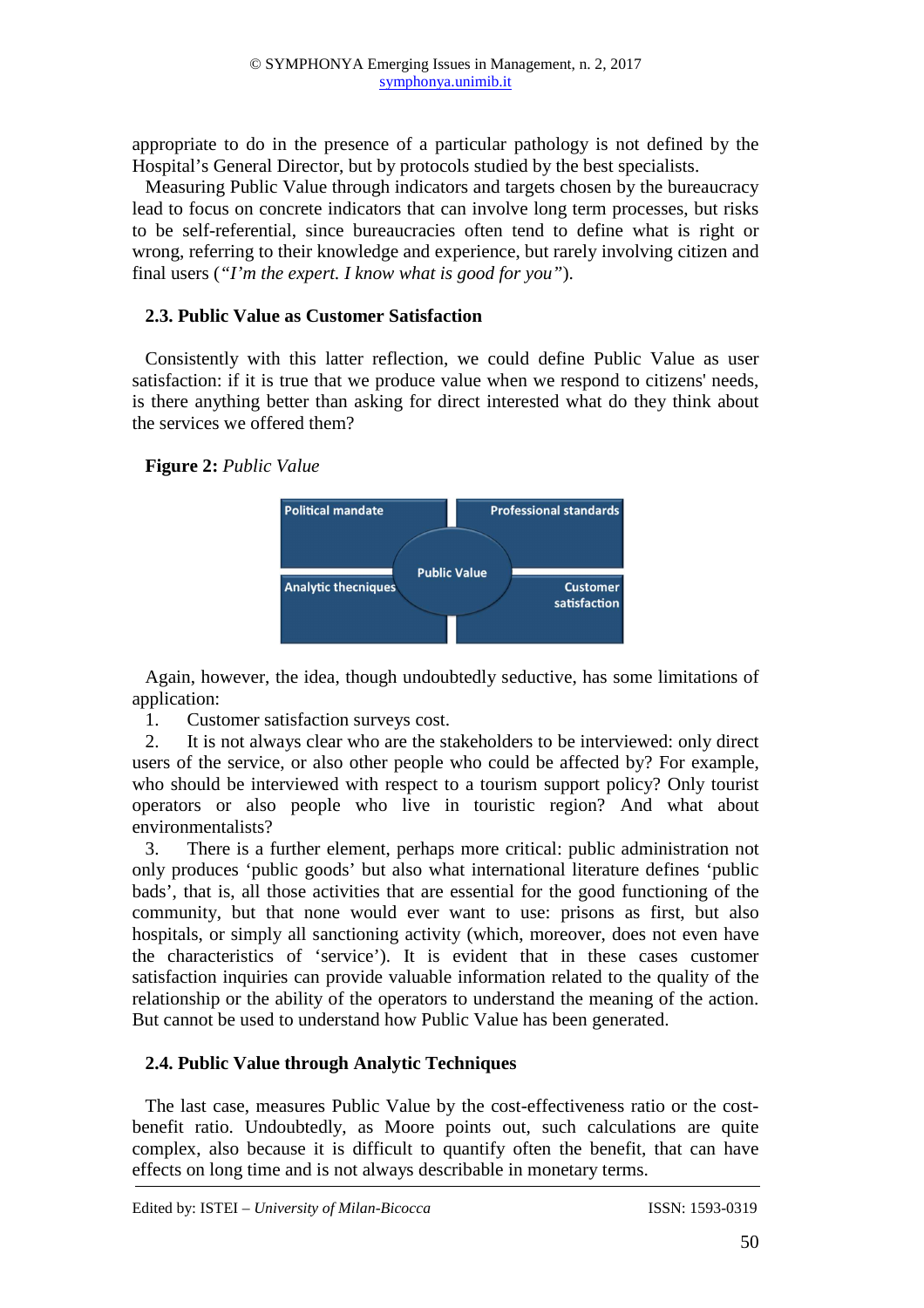On the other hand, it is intuitive that this is a step that can not be avoided: if I fully realized the mandate program, respected all the technical standards and obtained an excellent rating from the Citizens interviewed, but I generated for the community a benefit of  $2 \in$  for a cost of  $10 \in$ , can say I generated value?

## **2.5. Public Value and Corruption**

It seems that in order to assess the effective Public Value generated we need to blend all the four ways of measurement proposed.

This process gives also interesting insight on prevention and disclosure of corruption, because helps focusing public interest in attributing resources and gives clear references to assess results and measure costs when services are delivered and solutions implemented.

**Figure 3:** *Public Value and Corruption*



We can thus fight two main shape of corruption:

The one that uses resources in order to realize products or services that match private interest, more than public interest;

The one that uses resources to fulfill public concern, but has a poor ratio cost-benefit or cost-effectiveness.

1. The political mandate can give the frame for the definition of main issues and priority of the community as whole.

2. Data collected by technicians and their knowledge on standards, benchmark, problems and solutions can be used to speculate main issues for each subcommunity, usually identifiable with homogeneous portion of the region.

3. Those hypotheses can be verified and refined through citizen participation.

4. Once needs are clearly settled, we can define a strategy to fulfill each need, expected results and measurement indicators. Each expected result and measurement indicator will be shared with citizens who will be strongly recommended to monitor them.

5. Resources are allocated coherently with strategies and goals.

6. Public value is assessed and accounted to citizen.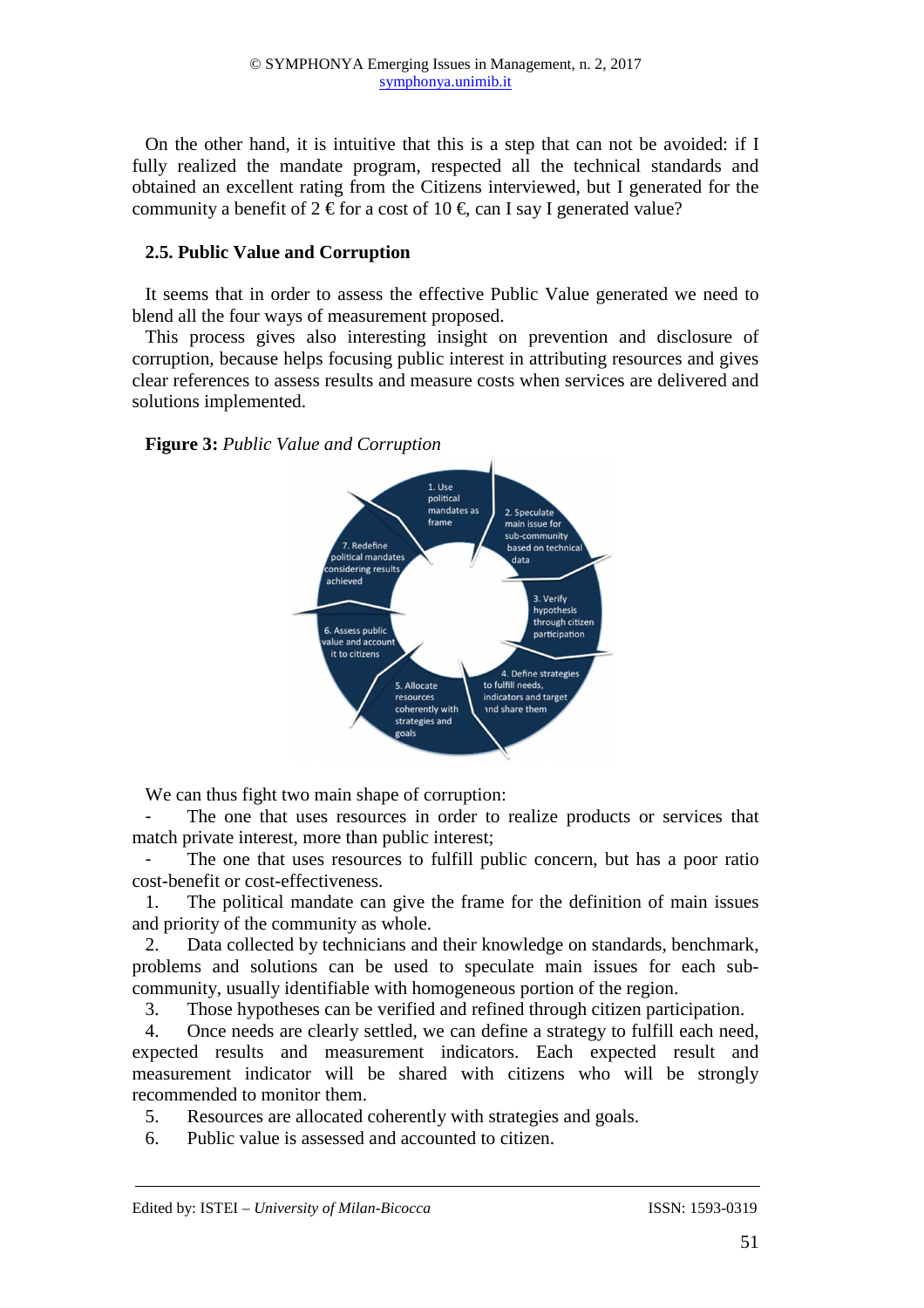7. Politicians redefine political mandate considering results achieved and the process starts over.

## **4. Participation and Corruption**

We presented participation as one of the steps of a process that allows focusing on public value counteracting corruption.

But participation has wider and deeper effects in reducing corruption from different and synergic perspective:

As seen, from an organizational point of view, it helps in identifying where to focus resources and in setting indicators and targets, reducing the opportunity of corruption in allocating resources;

Considering the workers' outlook, participation:

forces more transparency on processes and results, reducing room for opportunistic behavior;

forces more transparency on the reason why, contributing to the sensemaking process (Weick, 1995).

From the perspective of citizens, participation processes:

offer a deeper and wider comprehension of others' needs, giving a lens on collectivity that helps grant value to collective needs beside individual ones;

- are an opportunity to share the reason why of the decisions;
- give a better knowledge of what is really happening;
- help framing decision making (Weber et al. 2004);
- rise responsibility through the monitoring of key indicators;

- give voice to people who can thus signal facts that suggest the possibility that a corruption event occurred.

We would like to focus on two considerations emerging from the above list: transparency and voice.

## **3.1 Effects of Participation through Transparency**

Transparency has a disruptive effect on corruption, because it affects corruption from different sides.

First of all, transparency let people know what they deserve and what they do really get. This not only give the opportunity of pretending what they are entitled to, but also makes more difficult for resource managers to deceive users.

Reinikka and Svensson (2004) conducted a research in Uganda that is really impressive. They examined a public education program that offered a per-student grant to cover nonwage expenditures in primary schools and found out that over the period 1991–1995, schools received only 13 percent of central government spending on the program.

87 % of funds was captured by local government officials and politicians.

As this evidence became known, the central government began to publish newspaper accounts of monthly transfers, so that school staff and parents could monitor local officials.

In 2001, schools received an average of 80 percent of their annual entitlements.

Reinikka and Svensson demonstrated the causal effects of improved access to public information because they found that head teachers in schools closer to a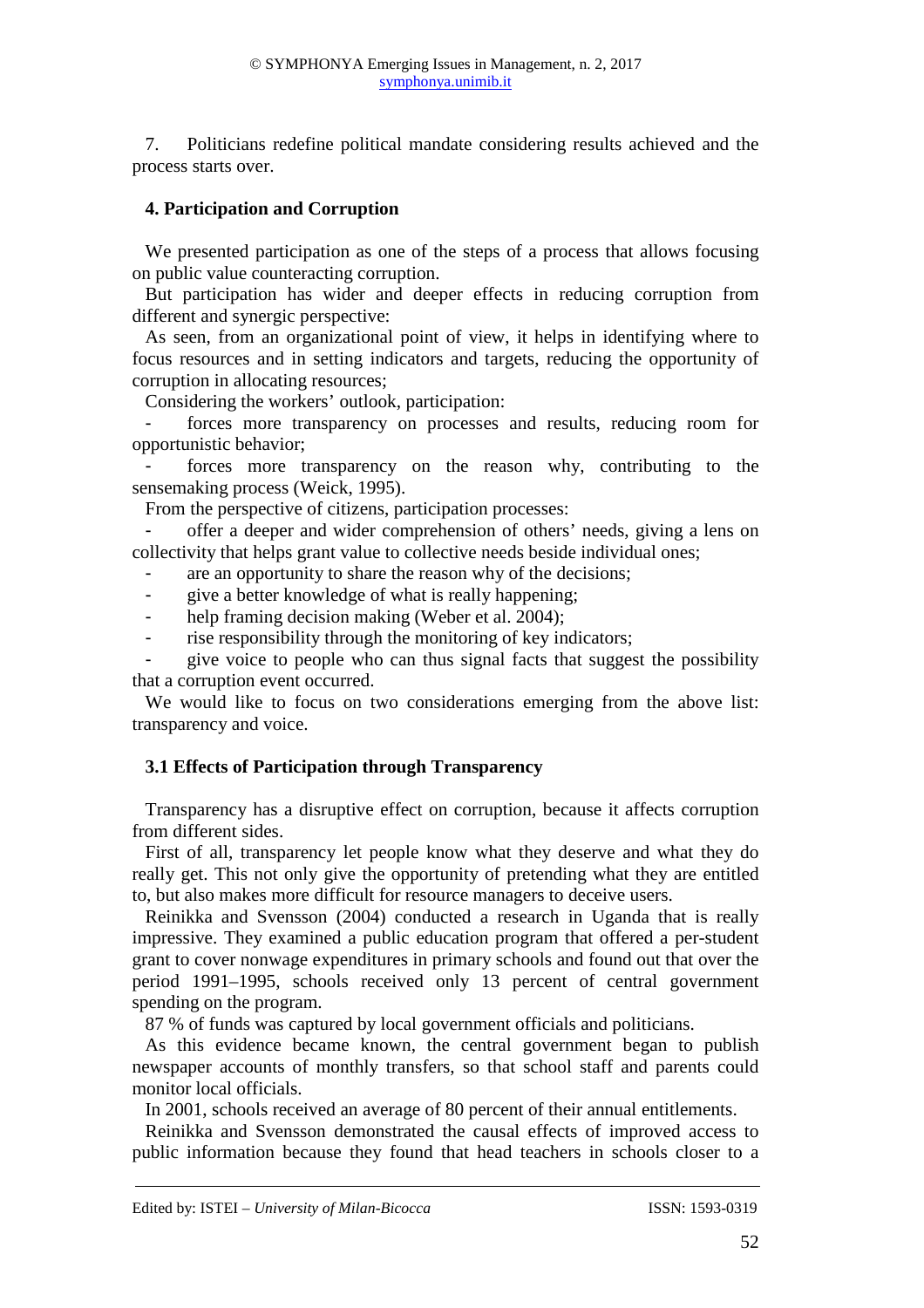newspaper outlet, who know more about the rules governing the grant program and the timing of release of funds by the central government experienced a dramatic reduction in the share of funds captured by corruption, while the effect of the campaign decreased related to the distance from the newspaper outlet. Importantly, prior to the newspaper campaign, proximity to a newspaper outlet and changes in capture were uncorrelated.

Transparency has also another important effect, because force consideration about sensemaking (Weick, 1995) for both workers and citizens.



**Figure 4:** *Performance, Transparency, Integrity and Equity* 

As a matter of fact, in order to tell people what is done, how and why, organizations are forced to think about the sense of what they do and to transfer it to workers, rising motivation and care, and deepening the comprehension of what and how should be done. Thus, people are more motivated to continuous improvement and have also clearer ideas on how to achieve it.

But transparency has effects on sensemaking also for citizens, enabling a deeper comprehension of the reason of public choice. This turns out in a higher perceived procedural justice (Adams, 1965), which contributes to improve trust and helps bringing citizen decisions to the ethical frame (Weber et al., 2004).

Finally, if, as Mathur (2015) suggests, there is evidence that corruption can be a form of Resistance to perceived inequality, hence transparency, showing the equity at the basis of public decisions fight corruption also from this point of view.

## **3.2 Effects of Participation through Voice**

Participation is a tremendous opportunity to increase voice. Facing low services, users have two options: exit and voice (Hirshman, 1970). In competitive sectors, both strategies can lead to a better service. Svensson (2005) shows that in public service delivery, competition may not necessarily lead to lower corruption, because if the richer use the exit strategy, that means that the likelihood of voice as the response to corruption is reduced - and corrupt local officials may be able to extract an even greater share. This is the reason why boosting voice strategy is a primary issue. If public service aims - also - to reduce inequality (let's think at education, health care, but also cultural programs or support to start-up), then we need to facilitate the expression of all the users; mainly of those who have less access to voice and no access to exit strategy.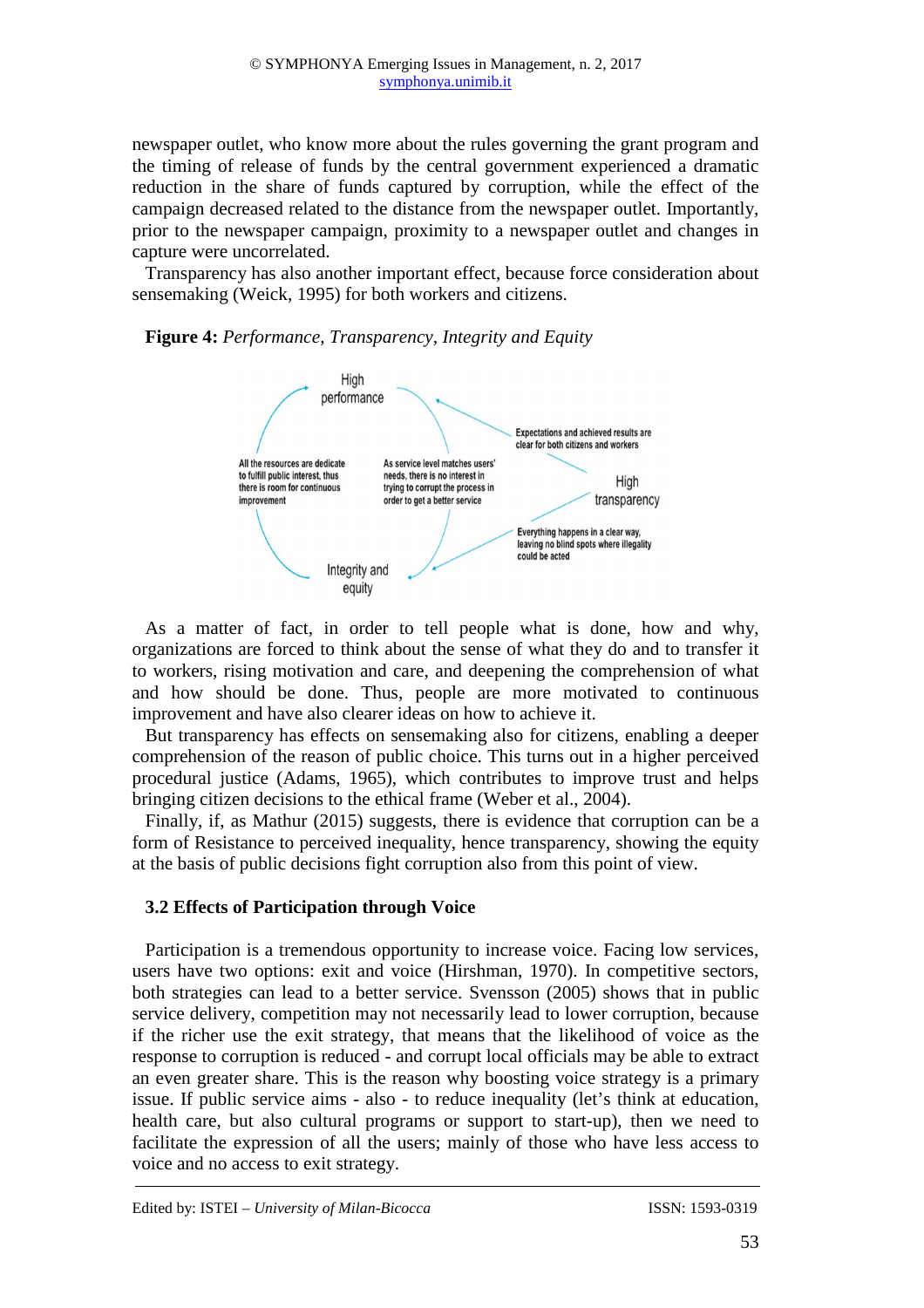*□ The world is a dangerous place to live; not because of the people who are evil, but because of the people who don't do anything about it (Albert Einstein).* 

Participation process as described above is itself an opportunity of voice, but there are other tools specifically aimed to signal maladministration and corruption that can be really useful. In Italy, Transparency International Italia in October 2014 activated a web portal named ALAC, that is part of the international system "*Advocacy and Legal Advice Centres* (ALAC)" and is aimed to collect and analyze reporting form citizens about maladministration and suspected corruption. In its first 30 months, ALAC received 309 reports from different Italian regions.



**Figure 5:** *Topics of Reporting* 

Most reporting concerns 'Nepotism or favoritism', mainly in career advancement and in contracts. This voice, grouped with 'Abuse of public power', 'Corruption' and 'Conflict of interest' accounts for 49% of the reports; if we group 'Lack of transparency', 'Maladministration' and 'Inefficiency' (overall 27%), we find out that ALAC is widely used also to signal when service doesn't match expectations. ALAC gives therefore voice to claim better services reporting corruption and maladministration, concurring in making public administration more effective and fair.

## **4. Conclusion**

Corruption reduces the value created by the public administration moving to private interests resourced aimed to fulfill public needs.

In order to effectively counteract corruption, we need to focus on public value, identifying community needs, sharing target and indicators, allocating resources on more relevant needs in a transparent way and accounting for results.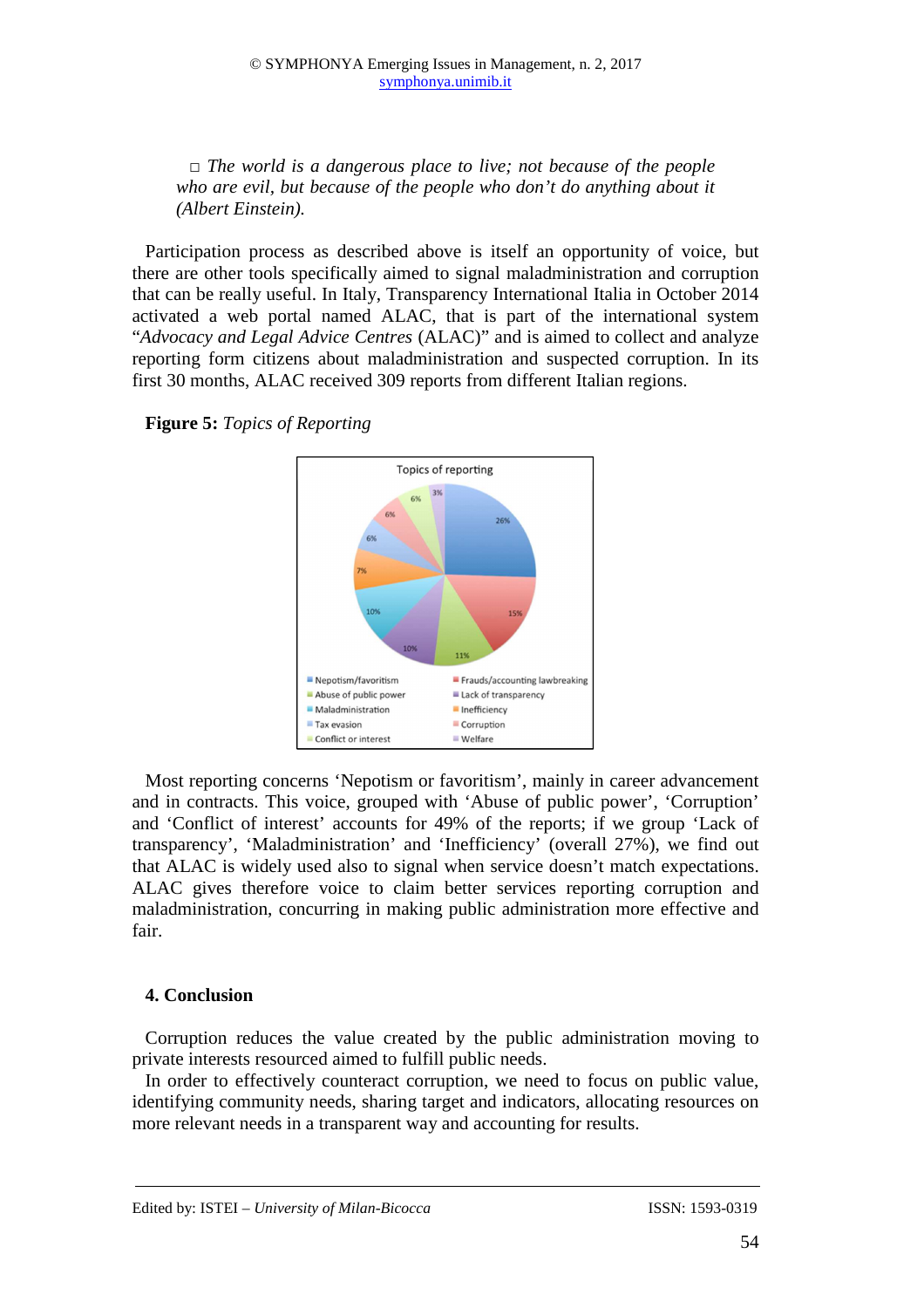

#### **Figure 6:** *Participation, Public Value and Ethical Culture*

Participation and transparency will contribute to rise citizens' trust and workers' motivation, and it will result in a more ethical culture, focused on Public Value generated, where workers aim to continuous improvement and citizen are (at least a bit) able to think at others' needs and at consequences of their decision at a system level and report events of maladministration an suspects of corruption in order to contribute to generate a higher value for the collectivity.

#### **Bibliography**

- Adams, J. S. (1965). Inequity in social exchange. In L. Berkowitz :(Ed.), Advances in experimental social psychology (Vol. 2, pp. 267–299). New York: Academic Press.
- Arrigo E. (2006), Code of Conduct and Corporate Governance, *Symphonya. Emerging Issues in Management (symphonya.unimib.it)*, 1, 93-109.

http://dx.doi.org/10.4468/2006.1.07arrigo

- Brondoni Silvio M., (2015) Global Networks, Outside-In Capabilities and Smart Innovation, Symphonya. Emerging Issues in Management (symphonya.unimib.it), 1, 6 – 21. http://dx.doi.org/10.4468/2015.1.02brondoni
- Brondoni Silvio M. (2014) Global Capitalism and Sustainable Growth. From Global Products to Network Globalisation, Symphonya. Emerging Issues in Management (symphonya.unimib.it), 1,  $10 - 31.$

http://dx.doi.org/10.4468/2014.1.02brondoni

- Brondoni S.M. (2006), Managerial Corporate Governance Communication, *Symphonya. Emerging Issues in Management (symphonya.unimib.it)*, 1, 8-23. http://dx.doi.org/10.4468/2006.1.02brondoni
- Doh, J. P., Rodriguez, P., Uhlenbruck, K., Collins, J., and Eden, L. (2003). Coping with corruption in foreign markets, *Academy of Management Proceedings* August 1, 2003 vol. 17 no. 3 114-127
- Djankov, S., La Porta, R., Lopez de Silanes, F., Shleifer, A. (2002). The regulation of entry, *Quarterly Journal of Economics*, 117(1), 1-37.
- Gnecchi F. (2006), Corporate Governance Communication, *Symphonya. Emerging Issues in Management (symphonya.unimib.it)*, 1, 47-61.

http://dx.doi.org/10.4468/2006.1.04gnecchi

- Hirschman, A.O. (1970). Exit, Voice, and Loyalty: Responses to Decline in Firms, Organizations, and States. Cambridge, Mass. Harvard University Press.
- Mathur, A. (2015). Corruption in Local Governance as Resistance: A Post-Colonial Reading of the State. *Academy of Management Proceedings* January 2015